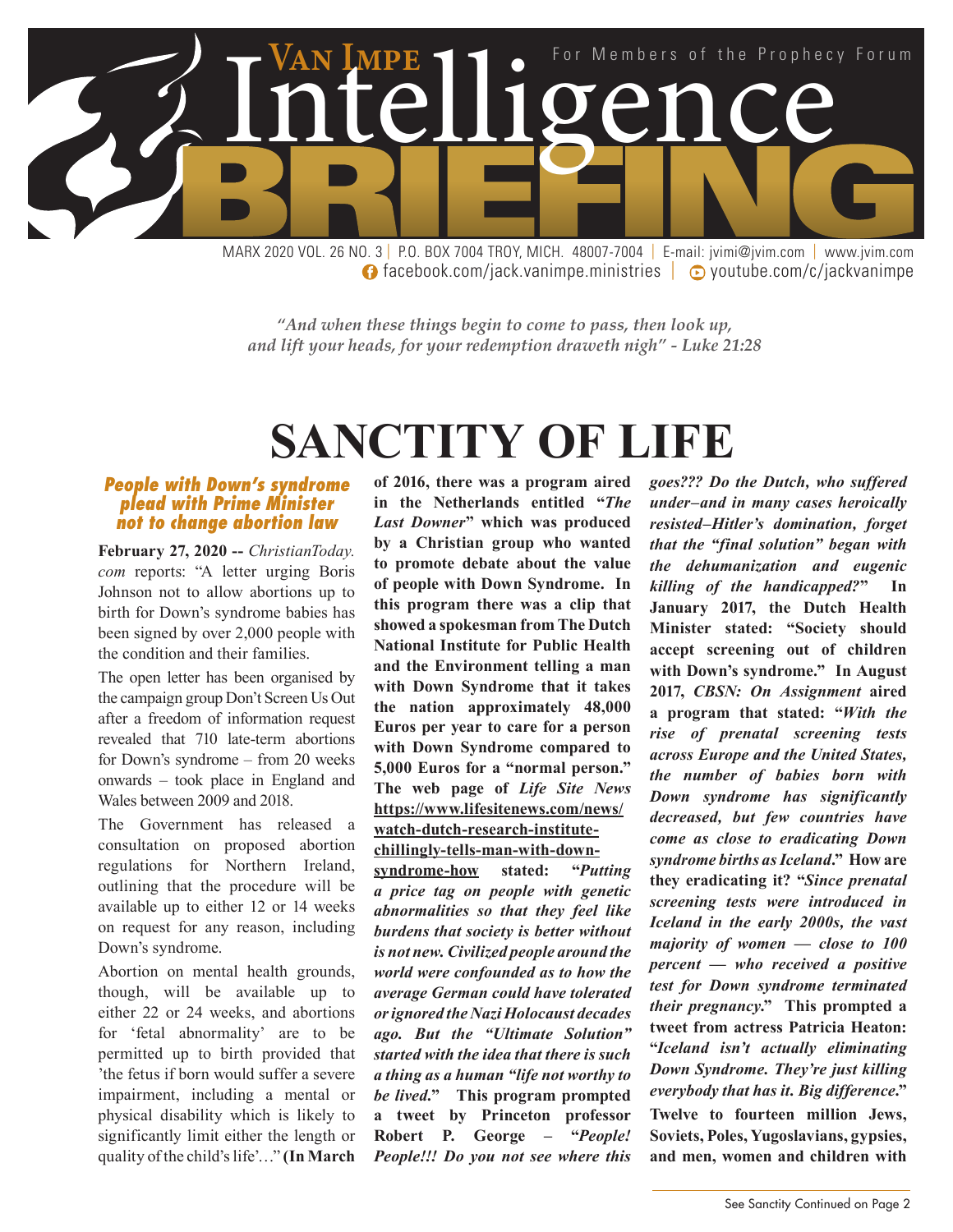**mental and physical handicaps were killed in Hitler's holocaust. According to the Guttmacher Institute: "***During 2010–2014, an estimated 56 million induced abortions occurred each year worldwide. This number represents an increase from 50 million annually during 1990–1994, mainly because of population growth.***" Keeping it at that estimate, there have been over 392 million induced abortions worldwide since 2010. The population of the United States in 2017 was 325.7 million.**

**What does the Bible say about the unborn? Samson told Delilah "…***I have been a Nazarite unto God from my mother's womb…***" – Judges 16:17. David stated: "***For thou hast possessed my reins: thou hast covered me in my mother's womb. I will praise thee; for I am fearfully and wonderfully made: marvellous are thy works; and that my soul knoweth right well. My substance was not hid from thee, when I was made in secret, and curiously wrought in the lowest parts of the earth. Thine eyes did see my substance, yet being unperfect; and in thy book all my members were written, which in continuance were fashioned, when as yet there was none of them***" – Psalm 139:13-17. God told Jeremiah "***Before I formed thee in the belly, I knew thee; and before thou camest forth out of the womb I sanctified thee, and I ordained thee a prophet unto the nations"* **– Jeremiah 1:5. Luke 1:41 – 45 states: "***And it came to pass, that, when Elisabeth heard the salutation of Mary, the babe leaped in her womb; and Elisabeth was filled with the Holy Ghost: And she spake out with a loud voice, and said, Blessed art thou among women, and blessed is the fruit of thy womb. And whence is this to me, that the mother of my Lord should come to me? For, lo, as soon as the voice of thy salutation sounded in mine ears, the babe leaped in my womb for joy. And blessed is she that believed: for* 

#### *there shall be a performance of those things which were told her from the Lord***."**

**Does this mean that abortion is the unpardonable sin? No. II Corinthians 5:21 states:** *"For he hath made him to be sin for us, who knew no sin; that we might be made the righteousness of God in him.***" Romans 3:22-26 states: "***Even the righteousness of God which is by faith of Jesus Christ unto all and upon all them that believe: for there is no difference: For all have sinned, and come short of the glory of God; Being justified freely by his grace through the redemption that is in Christ Jesus: Whom God hath set forth to be a propitiation through faith in his blood, to declare his righteousness for the remission of sins that are past, through the forbearance of God; To declare, I say, at this time his righteousness: that he might be just, and the justifier of him which believeth in Jesus***." And we have the wonderful promise of I John 1:9: "***If we confess our sins, he is faithful and just to forgive our sins, and to cleanse us from all* **unrighteousness." See the next report.)**

#### *Cleft lip abortions increase 150%*

**February 27, 2020 --** *ChristianToday. com* reports: "The number of abortions performed on unborn babies with cleft lip and palate has increased 150% since 2011, in England & Wales.

The new figures, released in response to a parliamentary question by pro-life MP Fiona Bruce, revealed that there were 10 terminations for those with the condition in 2011 with the figure rising to  $25$  in  $2018$  – representing a  $150\%$ increase.

The data also found that there had been a total of 223 abortions on unborn babies with cleft lip over the last 10 years.

However, the figures are likely to be even higher as abortions for cleft lip are routinely under-reported.

In 2013, findings from a European register revealed that abortions for cleft lip and palate can be over ten times more common than what is being reported.

Eurocat, which was set up to register congenital abnormalities across 23 countries, found that 157 unborn babies, with the condition, were aborted in England and Wales between 2006 and 2010.

The Department of Health only recorded 14 such abortions, during that time, but admitted in a 2014 report that some disability abortions had been wrongly recorded.

Joan Morris, national coordinator for Eurocat and professor of medical statistics at Queen Mary, University of London, said the group also found the number of babies aborted in 2010 for Down's Syndrome was double that recorded officially – 886 compared to 482.

She told *The Sunday Times*: 'Babies are aborted for Down's and they still don't put that on the abortion form, so if they can't do it for Down's, why would they put cleft lip?'…"

#### *Viral Video of Girl Cheerfully Getting Abortion at Planned Parenthood Draws Horror*

**February 27, 2020 –** *Breitbart.com* reports: "A widely viewed TikTok video that has drawn horrified responses shows a girl laughing and apparently having fun as she reveals her pregnancy and heads to Planned Parenthood for what appears to be her second abortion attempt.

The video shows the girl exposing her somewhat swollen abdomen and laughing in the car, apparently on her way to Planned Parenthood to have an abortion. It continues with footage of her smiling as she actually undergoes the abortion, and a close-up of the ultrasound image as her baby is aborted. According to previous TikTok posts, the girl had taken the Plan B "emergency contraceptive" pill in an attempt to terminate the pregnancy. *("These six* 

*things doth the Lord hate: yea, seven are an abomination unto him: A*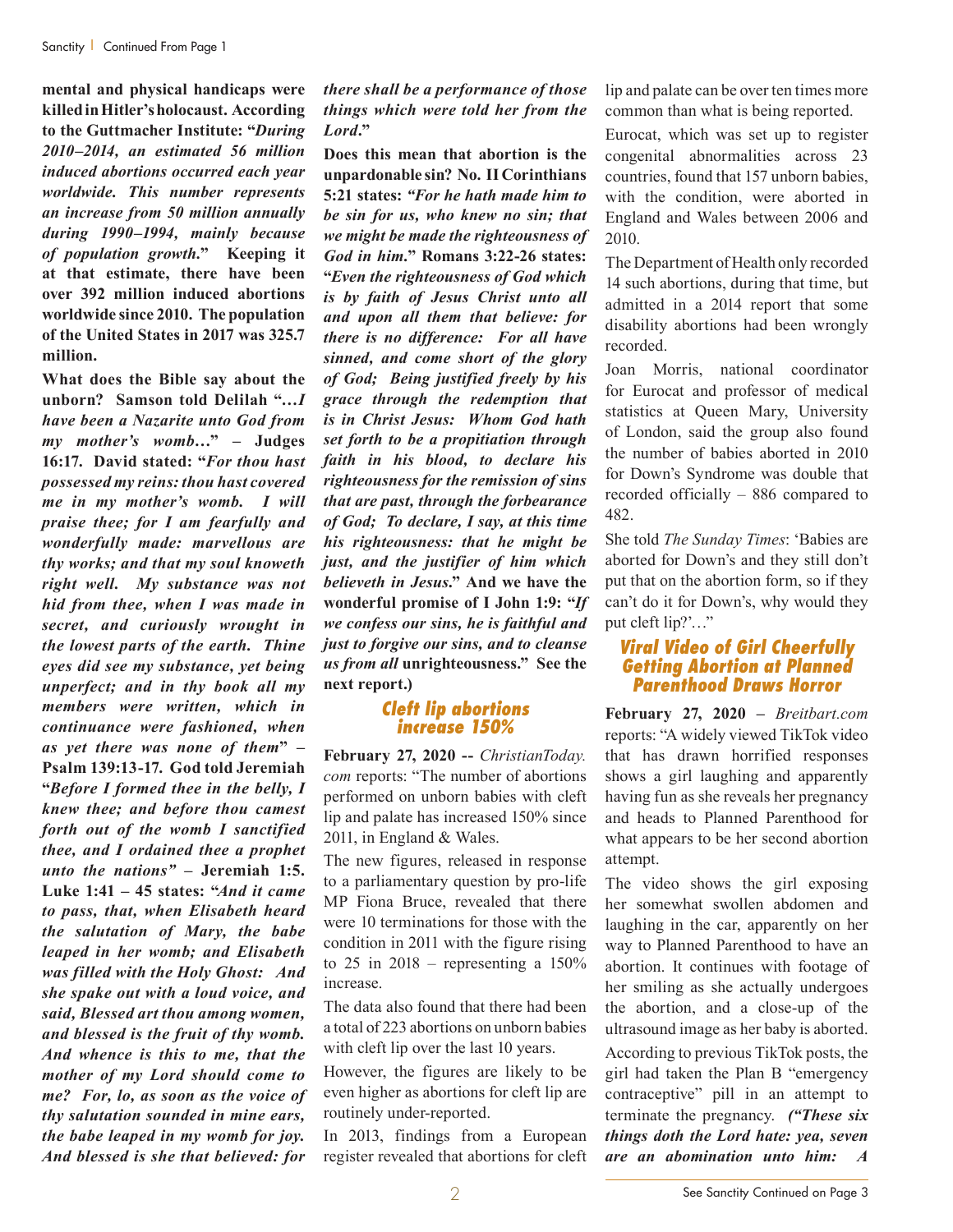*proud look, a lying tongue, and hands that shed innocent blood, An heart that deviseth wicked imaginations, feet that be swift in running to mischief, A false witness that speaketh lies, and he that soweth discord among brethren***"– Proverbs 6:16-19 [emphasis mine]. "***Being filled with all unrighteousness,* 

*fornication, wickedness, covetousness, maliciousness; full of envy, murder, debate, deceit, malignity; whisperers, Backbiters, haters of God, despiteful, proud, boasters, inventors of evil things, disobedient to parents, Without understanding, covenantbreakers, without natural affection, implacable,* 

*unmerciful: Who knowing the judgment of God, that they which commit such things are worthy of death, not only do the same, but have pleasure in them that do them***" – Romans 1:29-32.)**

# PLAGUES AND PESTILENCES

# *Coronavirus: Risk of spread upgraded to highest level*

**February 28, 2020 –** *BBC.com* reports: "The World Health Organization (WHO) has upgraded the global risk of the coronavirus outbreak to "very high" - its top level of risk assessment.

But the UN body said there was still a chance of containing the virus if its chain of transmission were broken.

WHO head Dr Tedros Adhanom Ghebreyesus also stressed that fear and misinformation were the biggest challenges to overcome.

More than 50 countries have now reported cases of coronavirus…" **(Jesus predicted 'pestilences' would inundate the globe just preceding His return to set up His Kingdom. – "***For nation shall rise against nation, and kingdom against kingdom: and there shall be famines, and pestilences, and earthquakes, in divers places***" – Matthew 24:7; "***And great earthquakes shall be in divers places, and famines, and pestilences; and fearful sights and great signs shall there be from heaven***" – Luke 21:11; "***And when he had opened the fourth seal, I heard*  *the voice of the fourth beast say, Come and see. And I looked, and behold a pale horse: and his name that sat on him was Death, and Hell followed with him. And power was given unto them over the fourth part of the earth, to kill with sword, and with hunger, and with death, and with the beasts of the earth***" – Revelation 6:7, 8. See the next two reports.)**

# *Xi says China facing 'big test' with virus, global impact spreads*

**February 26, 2020 --** *SinoDaily.com* reports: "China's leader said Sunday the new coronavirus epidemic is the communist country's largest-ever public health emergency, but other nations were also increasingly under pressure from the deadly outbreak's relentless global march.

Italy and Iran began introducing the sort of containment measures previously seen only in China, which has put tens of millions of people under lockdown in Hubei province, the outbreak's epicentre.

Italy reported a third death while cases spiked and the country's Venice carnival closed early.

Iran's confirmed death toll rose to eight, prompting travel bans from neighbouring countries.

The virus has so far killed more than 2,400 people, with about 80,000 infected globally, though China remains by far the worst hit…"

# *Coronavirus: Saudi Arabia suspends entry for pilgrims visiting holy sites*

**February 27, 2020 --** *BBC.com* reports: "Saudi Arabia has temporarily halted the entry of pilgrims entering the country to visit holy sites, in an attempt to slow the spread of coronavirus.

The Saudi government said it would suspend visas for Muslims seeking to visit Mecca and Medina.

Millions of Muslims make the journey each year, especially during the month of Ramadan, which starts in April.

Saudi Arabia has also suspended visas for tourists from countries with confirmed cases of the virus.

It is not clear when the visa restrictions will be lifted or how Ramadan and the major Hajj pilgrimage – which begins in July – will be affected…"

# **NEWS FROM ISRAEL**

### *Iranian youths praise Khamenei, singing about Israel's end*

**February 4, 2020 --** *The Jerusalem Post* reports: "Last month, on January 23, Iranian youths were filmed singing to Iranian Supreme Leader Ayatollah Ali Khamenei during his speech, Middle East Media Research Institute (MEMRI) reported.

The youths began by praising Iran, saying that the country 'has men that are second to none. Its honor and enthusiasm are unwavering. [Iran] has students who follow this path. It has the scream of 'Death to America!''

'Even if this country sinks in sanctions for 100 years, we will continue to be at war with the enemy. There will be no compromise and no surrender.'

'America is waning,' The youths also slammed the United States and Israel, adding that 'Israel is facing its end. Well done, Gaza and Lebanon. A generation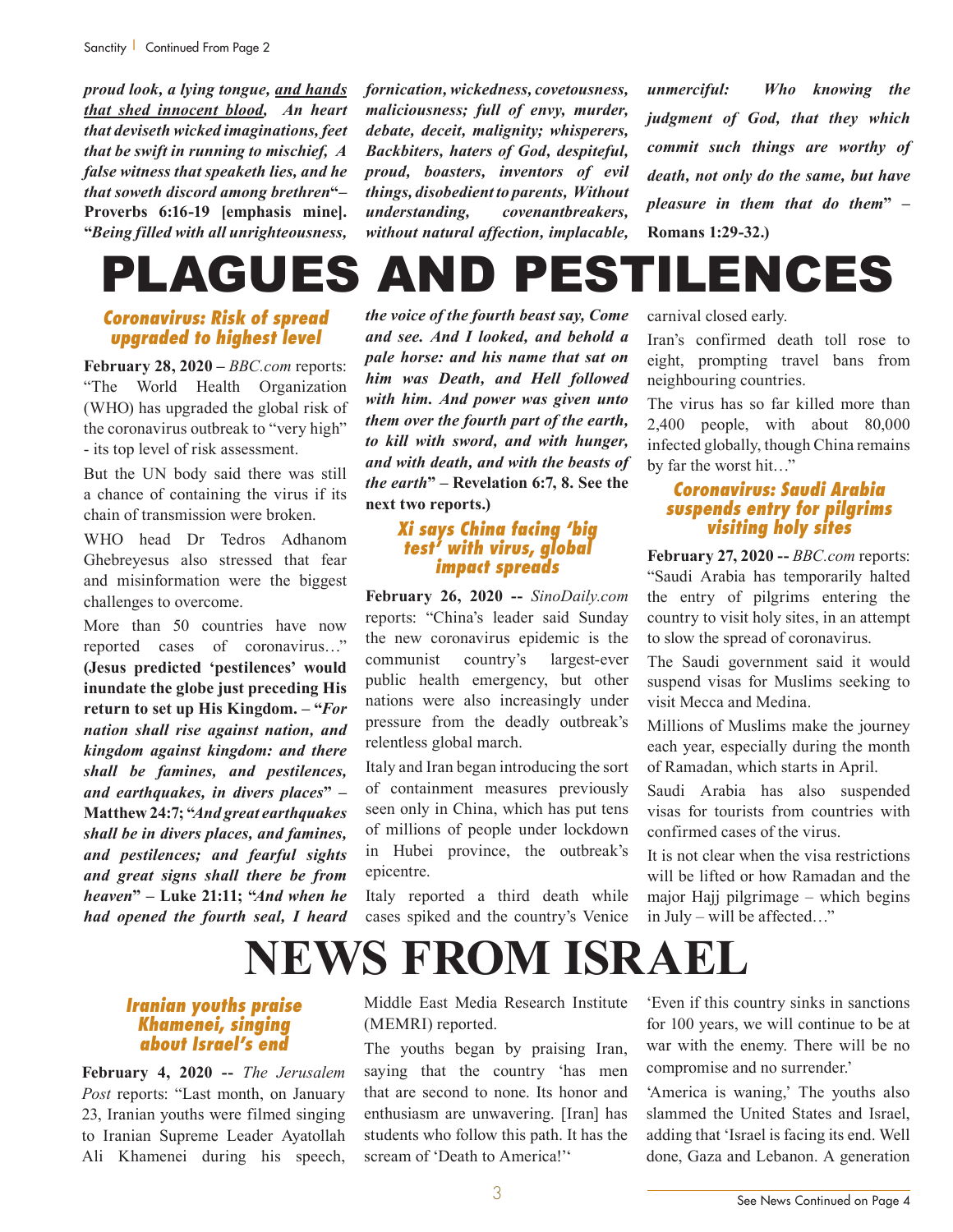of heroes is joining the fray.'…" **(This will never happen. Almighty God has stated: "…***I will give them* **[Israel]**  *an everlasting name, that shall not be cut off" –* **Isaiah 56:5. Everlasting means everlasting. God promised to Abraham in Genesis 22:17: "***… in blessing I will bless thee, and in multiplying I will multiply thy seed as the stars of the heaven, and as the sand which is upon the sea shore…"* **"***And because he loved thy fathers, therefore he chose their seed after them, and brought thee out in his sight with his mighty power out of Egypt; To drive out nations from before thee greater and mightier than thou art, to bring thee in, to give thee their land for an inheritance, as it is this day. Know therefore this day, and consider it in thine heart, that the Lord he is God in heaven above, and upon the earth beneath: there is none else. Thou shalt keep therefore his statutes, and his commandments, which I command thee this day, that it may go well with thee, and with thy children after thee, and that thou mayest prolong thy days upon the earth, which the Lord thy God giveth thee, for ever***" – Deuteronomy 4:37 – 40. See the next report.)**

#### *Iranian Armed Forces spokesman: Zionist state will disappear from earth*

**February 11, 2020 --** *The Jerusalem Post* reports: "Israel will soon disappear from the Middle East, a brigadier general in the public relations sector of Iran's army said on Tuesday. He was speaking to armed forces veterans in Zarandieh in Iran.

Commemorating fighters from various units and the Basij on the anniversary of the Islamic Revolution he spoke with passion about how Iran's 'resistance' was confronting the U.S. and Israel.

He discussed the missile attack by Iran on Ayn al-Assad base in Iraq, where up to 100 U.S. soldiers have now suffered from traumatic brain injuries. He said it represented that abilities of Iran to defeat enemies.

He reminded those present of the 'resistance forces, including Hezbollah, Kataib Hezbollah in Iraq, Hamas and others.' In his estimation the 'Zionist regime' will soon 'disappear.'

Other spokesmen for the armed forces said that 'today we are in a state of war with the enemy, and we must have smart choices for those running the parliament and send people to parliament who are willing to be martyrs.' Elections are on February 21…"

### *Top Iranian official: We're looking for a pretext to raze Tel Aviv to the ground*

**February 11, 2020 --** *The Times of Israel* reports: "A former leader of Iran's Revolutionary Guards has warned that Iran is just looking for an excuse to attack Israel and 'raze Tel Aviv to the ground,' blaming Israel for allegedly helping the U.S. kill top commander Qassem Soleimani.

Speaking to Lebanon's Hezbollahaffiliated *al-Mayadeen TV* station on Saturday, Mohsen Rezaei was asked if Iran would carry out its previous threats to attack Israel in the event of a war with the U.S..

'You should have no doubt about this. We would raze Tel Aviv to the ground for sure. We have been looking for such a pretext,' Rezaei said in remarks translated by the Middle East Media Research Institute (MEMRI) and released Monday.

Rezaei, the secretary of Iran's powerful Expediency Council, is considered a top politician and an adviser to Supreme Leader Ayatollah Ali Khamenei.

'If they (the U.S.) do something, we can use it as a pretext to attack Israel, because Israel played a role in the martyrdom of General Soleimani,' he said, blaming Israel for tipping off the Americans to Soleimani's location.

'We were waiting for the Americans to give us a pretext to strike Tel Aviv, just like we attacked Ayn Al-Assad,' he said referring to the U.S. military base in Iraq, which Iran hit with several

missiles in response to Soleimani's killing…" **("***Why do the heathen rage, and the people imagine a vain thing? The kings of the earth set themselves, and the rulers take counsel together, against the Lord, and against his anointed, saying, Let us break their bands asunder, and cast away their cords from us. He that sitteth in the heavens shall laugh: the Lord shall have them in derision. Then shall he speak unto them in his wrath, and vex them in his sore displeasure. Yet have I set my king upon my holy hill of Zion. I will declare the decree: the Lord hath said unto me, Thou art my Son; this day have I begotten thee. Ask of me, and I shall give thee the heathen for thine inheritance, and the uttermost parts of the earth for thy possession. Thou shalt break them with a rod of iron; thou shalt dash them in pieces like a potter's vessel. Be wise now therefore, O ye kings: be instructed, ye judges of the earth. Serve the Lord with fear, and rejoice with trembling. Kiss the Son, lest he be angry, and ye perish from the way, when his wrath is kindled but a little. Blessed are all they that put their trust in him***." – Psalm 2:1-12. See the next two reports.)**

# *Hamas official calls for 'intifada' against Israel*

**February 20, 2020 --** *Israel National News* reports: "Khalil al-Hayya, a member of the Hamas political bureau and one of the organization's senior leaders in the Gaza Strip, is calling for a national action plan to combat the socalled 'Deal of the Century'.

Speaking at a conference in Gaza, al-Hayya said that the plan to fight the proposal should be based primarily on stopping the security coordination with Israel and canceling the Oslo Accords.

He stressed the importance of convening the PLO leadership to discuss the fight against the 'Deal of the Century'.

'If there is no dialogue, there will be no escape from the establishment of a new representative body with wide national participation, with the participation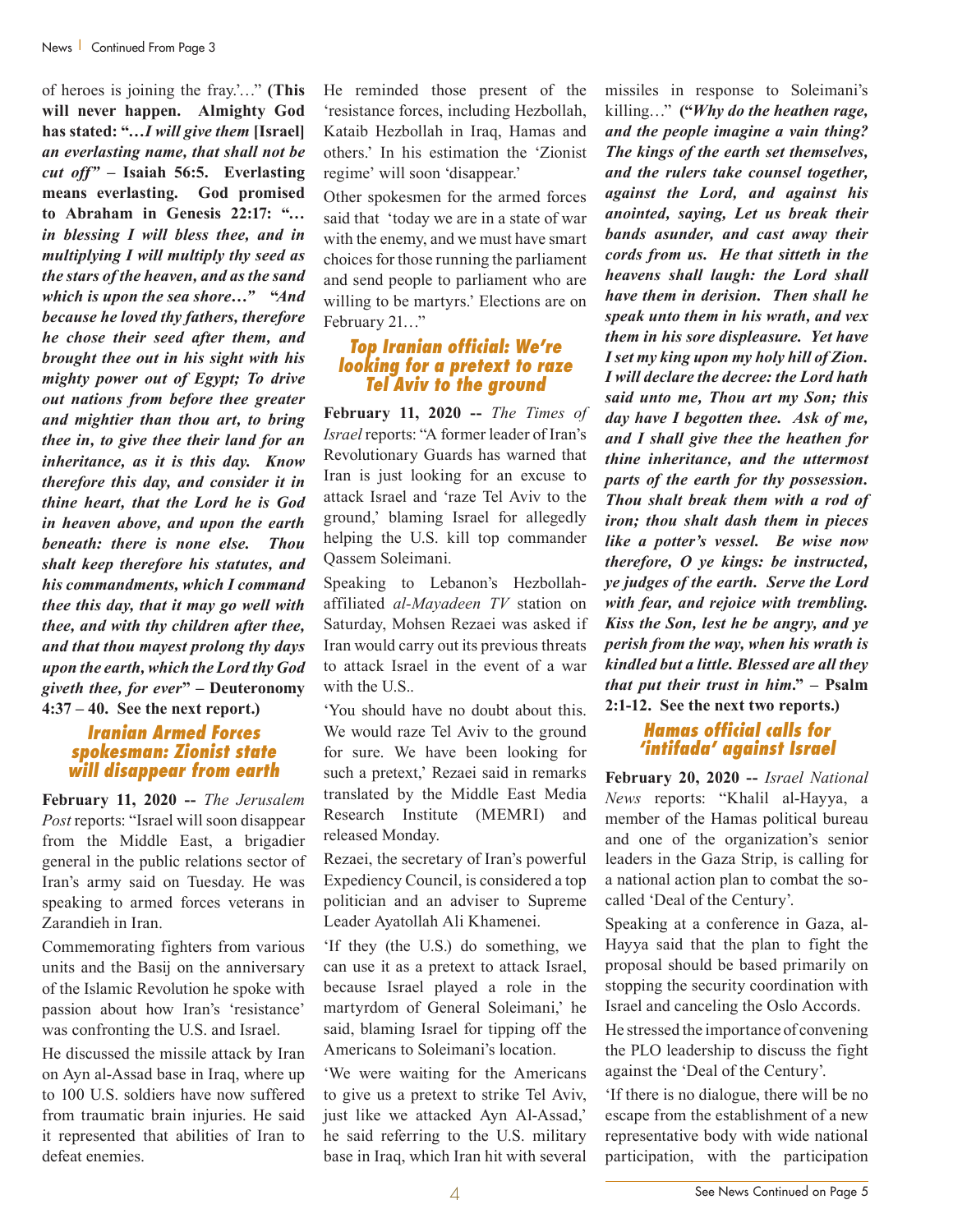of Hamas, which will pave the way to 'solving the Palestinian issue,'' he said…"

#### *Bennett: 'The nation of Israel is here to stay, we'll be here when Hezbollah is gone'*

**February 19, 2020 --** *Israel National News* reports: "Israel's Defense Minister Naftali Bennett (Yamina) on Sunday visited Jerusalem's Midreshet Lindenbaum, part of the Ohr Torah Stone network.

Speaking at the seminary, Bennett highlighted the importance of Diaspora Jewry saying, 'I very much hope that the foreign students here will choose to make aliyah in the years ahead together with their families. There are 14 million Jews in the world and we have to do everything possible to ensure they aren't forgotten.'

In his remarks to the several hundred young women studying at the seminary coming amidst a recent uptick in rocket fire from the Gaza Strip, Bennett said that 70 percent of the of the security challenges facing Israel are linked to Iran but stressed that Israel was prepared for all types of threats.

'They are striving to destroy our way of life and tire us out. But what they fail to understand is our spirit of survival and that the nation of Israel is here to stay. We were here thousands of years before [Hezbollah leader Hassan] Nasrallah and we'll be here for thousands of years after him.'…"

# *'If rockets do not stop we will launch major campaign'*

**February 25, 2020 --** *Israel National News* reports: "Prime Minister Binyamin Netanyahu held a security consultation Monday afternoon with the heads of the Shin Bet and the National Security Council at a secure facility in central Israel in response to the continuing rocket fire from Gaza.

Defense Minister Naftali Bennett and IDF Chief of Staff Aviv Kochavi also participated in the meeting through a conference call from the Kirya in Tel Aviv.

During the meeting, the prime minister directed that the military response to the rocket fire in Gaza continue.

Several red alert sirens have been activated in southern Israel over the last hour, including near Ashkelon. No casualties have been reported so far.

Earlier, Netanyahu toured the city of Ariel, saying: 'We attacked both Gaza and Syria last night. I do not intend to let go of this. If they do not stop the fire completely, and I do not mean a day, two days, but at all, if there is no complete break – we will have to initiate the broad and powerful campaign we have prepared.'

'These are not mere words. There are new, surprising things about them that were neither in Cast Lead, nor in the Pillar of Defense nor in Protective Edge, and everyone in the Cabinet knows exactly what we are talking about. The campaign, which could become a war, is a last resort…" **(They may threaten Israel, but Psalm 121 states: "***I will lift up mine eyes unto the hills, from whence cometh my help. My help cometh from the Lord, which made heaven and earth. He will not suffer thy foot to be moved: he that keepeth thee will not slumber. Behold, he that keepeth Israel shall neither slumber nor sleep. The Lord is thy keeper: the Lord is thy shade upon thy right hand. The sun shall not smite thee by day, nor the moon by night. The Lord shall preserve thee from all evil: he shall preserve thy soul. The Lord shall preserve thy going out and thy coming in from this time forth, and even for evermore***." Notice especially verse 4 – "***Behold, he that keepeth Israel shall neither slumber nor sleep.***" During his confrontation with the prophets of Baal, Elijah mocked the prophets after they were unable to get a response from Baal. I Kings 18:27 states: "***And it came to pass at noon, that Elijah mocked them, and said, Cry aloud: for he is a god; either he is talking, or he is pursuing, or he is in a journey, or peradventure he sleepeth,* 

*and must be awaked***." God does not sleep, and He will preserve Israel. See the next report.)**

# *'Israeli missile is only guarantee of survival from potential Iran nukes'*

**February 19, 2020 --** *The Jerusalem Post* reports: "In the face of a potential Iranian nuclear weapon, 'only the Arrow missile-defense system guarantees Israeli survival,' Dov Raviv, former head of the Arrow project at Israel Aircraft Industries, said Tuesday.

'We cannot dismiss a leader of a country who says it will destroy Israel… Iran has said this explicitly,' he said at a conference of the Association for Israeli Military History on the occasion of the publication of a new book by another stalwart of Israel missile defense, Uzi Rubin.

While Israel has many military and diplomatic tools to try to stop Iran's drive to obtain a nuclear weapon, if it does not succeed, missile defense will be its last line of defense, Raviv said.

Earlier at the conference, former IDF missile-defense commander Brig.- Gen. (ret.) Eitan Yariv said: 'Some of the authority judging whether we can use our offense [capabilities against adversaries] is sitting in Washington, DC, and some in Moscow.'

He was referring to the fact that Israel often restrains itself from using military force in Syria, Iraq or other countries based on the wishes of the U.S. and Russia…"

# *PA cabinet leader: Europe should recognize 'Palestine'*

**February 20, 2020 --** *Israel National News* reports: "Palestinian Authority (PA) cabinet leader Mohammad Shtayyeh met on Wednesday with the new European Union representative to the Palestinian territories, Sven Kuhn von Burgsdorff, and again called on Europe to recognize 'Palestine'.

Shtayyeh also called on the European Union to fill the void resulting from the failure of the so-called 'Deal of the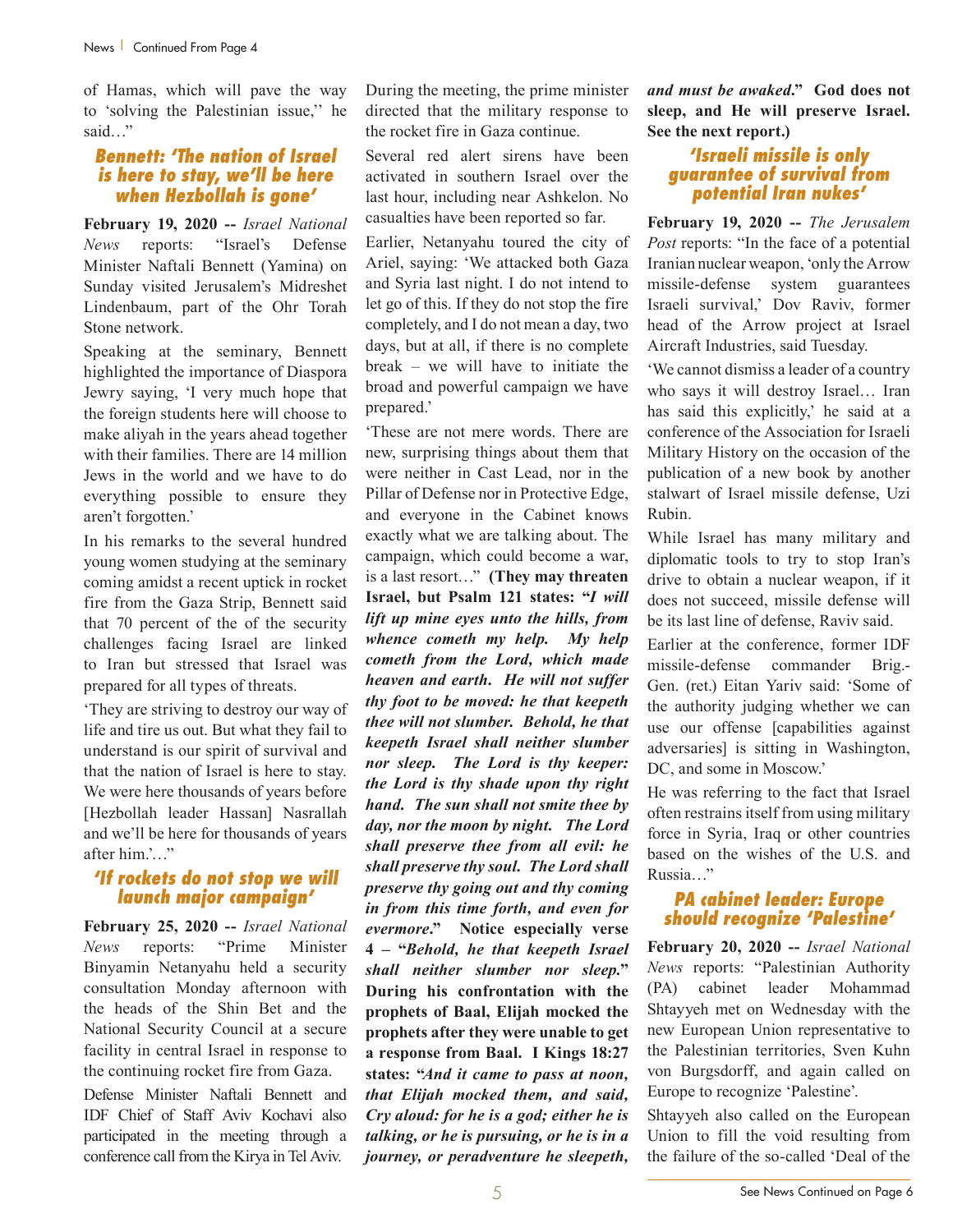Century', which sided completely with Israel, reported the official PA news agency *Wafa*.

Shtayyeh congratulated Burgsdorff on his new position, and wished him success in his duties in developing relations between Europe and the PA, stressing that Europe has always been important to 'Palestine' at the political and developmental levels.

Earlier this week, Shtayyeh called on Spain to recognize the 'State of Palestine' and to lead a political move in Europe that will bring about support for Palestinian independence and sovereignty and the two-state solution…" **(Genesis 15:18 states: "***In the same day the Lord made a covenant with Abram, saying, Unto thy seed have I given this land, from the river of Egypt unto the great river, the river Euphrates***" and in Joshua 1:4 we read: "***From the wilderness and this Lebanon even unto the great*  *river, the river Euphrates, all the land of the Hittites, and unto the great sea toward the going down of the sun, shall be your coast***." These verses encompass all of the land modern Israel currently possesses, plus all of the land of the Palestinians (the West Bank and Gaza), plus some of Egypt and Syria, plus all of Jordan, plus some of Saudi Arabia and Iraq. Israel currently possesses only a fraction of the land God has promised. See the next report.)**

#### *European Union won't recognize Israeli sovereignty over 'territories occupied since 1967'*

**February 5, 2020 --** *Israel National News* reports: "The European Union (EU) will not support implementation of U.S. President Donald Trump's 'deal of the century' peace plan, EU High Representative and Vice-President Josep Borrell said in a Tuesday statement.

In the statement, Borrell said: 'The European Union is fully committed to the transatlantic partnership and values all efforts to help find a peaceful resolution to the Israeli-Palestinian conflict. The EU recalls its commitment to a negotiated two-State solution, based on 1967 lines, with equivalent land swaps, as may be agreed between the parties, with the State of Israel and an independent, democratic, contiguous, sovereign and viable State of Palestine, living side by side in peace, security and mutual recognition – as set out in the Council Conclusions of July 2014.'

'The U.S. initiative, as presented on 28 January, departs from these internationally agreed parameters.'

In his statement Borrell also criticized the deal's suggestions on the issues of borders, Jerusalem, and its management of the 'refugee question.'…"

# KNOWLEDGE INCREASED

#### *U.S. plans to deploy space weapons would destroy security balance warns Moscow*

**February 18, 2020 --** *SpaceDaily. com* reports: "Washington is trying to use allegations that a Russian inspector satellite was 'chasing' a U.S. reconnaissance satellite as an excuse to fuel an arms race in space, which could lead to the destruction of the existing security balance in space, the Russian Foreign Ministry said Monday.

'We would like to point out that the movement of our spacecraft did not pose a threat to the U.S. satellite and, most importantly, did not violate any norms and principles of international law,' the ministry said in a comment to Sputnik.

'This provocative step is another attempt by the United States to justify the U.S. plans to deploy weapons in space, shifting to others the responsibility for destabilizing the situation in space

security,' the ministry said.

The ministry stressed that the implementation of U.S. military plans in space would cause irreparable damage to the existing space security system…" **("***And there shall be signs in the sun, and in the moon, and in the stars; and upon the earth distress of nations, with perplexity; the sea and the waves roaring; Men's hearts failing them for fear, and for looking after those things which are coming on the earth: for the powers of heaven shall be shaken. And then shall they see the Son of man coming in a cloud with power and great glory***." – Luke 21:25 – 27. See the next four reports.)**

#### *Space Wing squadron poised to receive first Space Force weapon system*

**February 11, 2020 --** *SpaceDaily. com* reports: "Imagine a secure communications room, like what has been shown in big-screen blockbuster movies…dozens of space and communications professionals behind computer terminals working together to deny an adversary the ability to attack the United States.

Now imagine being able to pick-up and throw that entire room into a plane and drop it into a deployed location, enabling allied forces to counter attacks in the midst of a crisis.

That is the capability that the 21st Space Wing will soon bring online with impending operational acceptance of the new Counter Communications System upgrade.

'The Counter Communications System is a transportable satellite communications system that provides a ground-based capability to reversibly deny adversary satellite communications,' said Maj. Seth Horner, United States Space Force Space and Missile Systems Center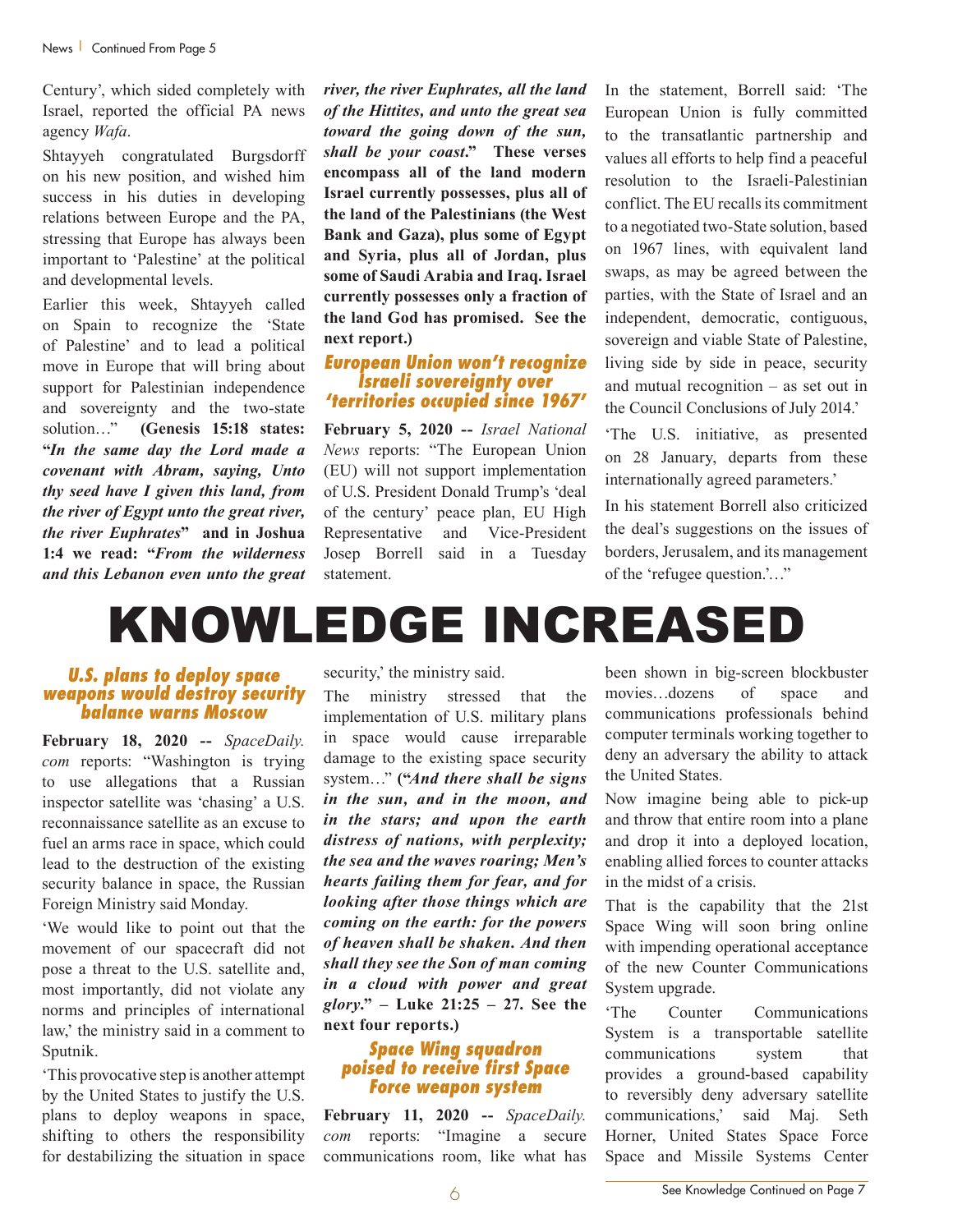CCS B10.2 program manager. 'CCS has had incremental upgrades since the early 2000's, which have incorporated new techniques, frequency bands, technology refreshes, and lessons learned from previous block upgrades. This specific upgrade includes new software capabilities to counter new adversary targets and threats.'

Total force Airmen worked with L3Harris during the last year to put together a comprehensive training program for this new software upgrade for the technicians who would be using it, as well as sending the software through rigorous testing…"

# *Russian satellites tracking U.S. spy satellite, Space Force chief says*

**February 11, 2020 --** *SpaceDaily. com* reports: 'The U.S. Space Force is watching two Russian satellites which appear to be observing a U.S. satellite at close range, Gen. John 'Jay' Raymond said on Monday.

Kosmos 2542, which was launched in November and split into two separate satellites when it reached earth orbit, is in the same plane as USA 245, a secretive satellite launched in 2013 by the National Reconnaissance Office. Both the Russian and U.S. spacecraft travel in a plane between 250 and 550 miles above the earth's surface, where many of about 2,200 orbiting craft reside. The Russian and U.S. satellites pass each other, approximately every 10 days, but on Jan. 20 the Russian spacecraft came within 100 miles of the U.S. craft.

'We view this behavior as unusual and disturbing,' Raymond, commander of the U.S. Air Force Space Command told *Time*. 'It has the potential to create a dangerous situation in space.'

Kosmos is a small 'inspection satellite,' capable of using thrusters to maneuver close to other spacecraft for observation. USA 245 is one of four NRO spy satellites used to photograph various parts of Earth, notably U.S. enemies…"

# *Russia successfully test fires Tsirkon hypersonic cruise missile*

**February 28, 2020 --** *SpaceWar.com* reports: "Russia has successfully testlaunched its Tsirkon hypersonic cruise missile from a ship for the first time and is planning more tests from nuclear submarines.

The missile was fired from the frigate Admiral Gorshkov in early January while it was cruising in the Barents Sea, state news agency *TASS* reported Thursday. It landed at a military testing range in the Northern Ural mountain range more than 300 miles away.

More Tsirkon cruise missile tests from nuclear-powered submarines are expected this year.

Russia first began work on the hypersonic weapon in 2015 and Moscow says it can reach speeds of Mach 9 – nine times the speed of sound – which enables it to evade enemy air defenses. Officials say the missile has a range of more than 600 miles…"

# *'Over in under a minute': commander divulges how quickly Moscow's defences can thwart missile attack*

**February 18, 2020 --** *SpaceWar.com* reports: "The Russian capital's air and missile defence system is one of the most sophisticated in the world, and includes a dense layer of anti-aircraft missile launchers, interceptor systems, and a unique tetrahedral truncated pyramid radio-radar station so powerful it can detect space debris.

In the event of an enemy attack, Moscow's air defences would intercept and destroy enemy missile targets in the space of less than a minute, missile defence forces commander Maj. Gen. Sergei Grabchuk has revealed.

In an interview with *Krasnaya Zvezda*, the officer explained that, in the first place, Russia's global missile launch detection network would calculate enemy missiles' projected targets, taking account of warheads and potential dummy warheads. 'Such a complex ballistic target moves toward the defended object at speeds of up to seven kilometers per second,' he noted. 'The fact of the missile launch is

recorded by the space-based echelon of our missile attack warning system, with further tracking of the complex ballistic target is carried out by radar stations, which comprise the second, ground-based echelon of the missile attack warning system, located along the borders of our country,' Grabchuk continued…"

# **CONTENDING FOR THE FAITH**

# *Court in Pakistan Validates Forced Conversion, Marriage of Christian Girl to Muslim*

**February 17, 2020 --** *MorningStarNews. org* reports: "A high court ruling in Pakistan validating the marriage and forced conversion to Islam of a 14-yearold Christian girl has heightened fears that it will encourage others to commit such crimes, sources said.

The High Court in Sindh Province on Feb. 3 dismissed a petition to have the marriage and forced conversion of a Catholic girl overturned, ruling that both were valid since a girl under sharia (Islamic law) can marry after her first

menstrual cycle.

Huma Younus was taken from her home in Karachi's Zia Colony on Oct. 10 while her parents were away and was forced to marry the man who abducted her, identified as Abdul Jabbar of Dera Ghazi Khan, Punjab Province, her attorney said.